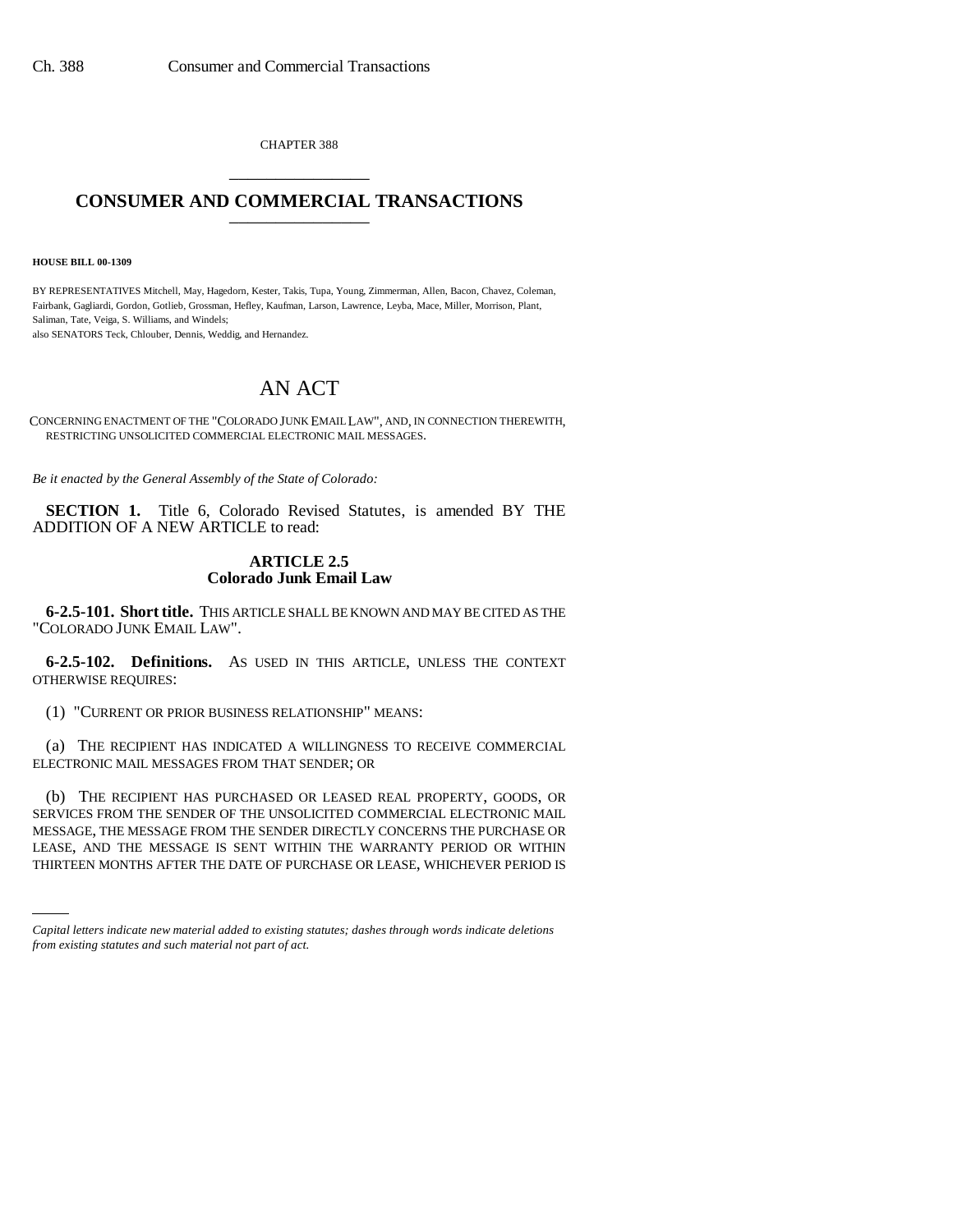A GREATER LENGTH OF TIME; OR

(c) THE RECIPIENT HAS AN ONGOING CONTRACT WITH THE SENDER OF THE UNSOLICITED COMMERCIAL ELECTRONIC MAIL MESSAGE, AND THE MESSAGE FROM THE SENDER DIRECTLY CONCERNS THE ONGOING CONTRACT.

(2) "ELECTRONIC MAIL" MEANS AN ELECTRONIC MESSAGE OR COMPUTER FILE CONTAINING AN IMAGE OF A MESSAGE THAT IS TRANSMITTED BETWEEN TWO OR MORE COMPUTERS OR ELECTRONIC TERMINALS. "ELECTRONIC MAIL" INCLUDES ELECTRONIC MESSAGES THAT ARE TRANSMITTED WITHIN OR BETWEEN COMPUTER NETWORKS.

(3) "ELECTRONIC MAIL SERVICE PROVIDER" MEANS ANY PERSON THAT IS AN INTERMEDIARY IN SENDING OR RECEIVING ELECTRONIC MAIL OR PROVIDES TO END USERS OF ELECTRONIC MAIL SERVICES THE ABILITY TO SEND OR RECEIVE ELECTRONIC MAIL.

(4) "PERSON" SHALL HAVE THE SAME MEANING AS SET FORTH IN SECTION 2-4-401 (8), C.R.S.

(5) "UNSOLICITED COMMERCIAL ELECTRONIC MAIL MESSAGE" MEANS AN ELECTRONIC MAIL MESSAGE SENT WITHOUT THE RECIPIENT'S EXPRESSED PERMISSION FOR THE PURPOSE OF PROMOTING REAL PROPERTY, GOODS, OR SERVICES FOR SALE OR LEASE.

**6-2.5-103. Restrictions on certain commercial electronic mail - violations of article.** (1) IT SHALL BE A VIOLATION OF THIS ARTICLE FOR ANY PERSON THAT SENDS AN UNSOLICITED COMMERCIAL ELECTRONIC MAIL MESSAGE TO FAIL TO DISCLOSE THE ACTUAL POINT-OF-ORIGIN ELECTRONIC MAIL ADDRESS OF THE UNSOLICITED COMMERCIAL ELECTRONIC MAIL MESSAGE.

(2) IT SHALL BE A VIOLATION OF THIS ARTICLE FOR ANY PERSON THAT SENDS AN UNSOLICITED COMMERCIAL ELECTRONIC MAIL MESSAGE TO FALSIFY ELECTRONIC MAIL TRANSMISSION INFORMATION OR OTHER ROUTING INFORMATION FOR THE UNSOLICITED COMMERCIAL ELECTRONIC MAIL MESSAGE.

(3) IT SHALL BE A VIOLATION OF THIS ARTICLE FOR ANY PERSON THAT SENDS AN UNSOLICITED COMMERCIAL ELECTRONIC MAIL MESSAGE TO USE A THIRD PARTY'S INTERNET ADDRESS OR DOMAIN NAME WITHOUT THE THIRD PARTY'S CONSENT FOR THE PURPOSES OF TRANSMITTING ELECTRONIC MAIL.

(4) IT SHALL BE A VIOLATION OF THIS ARTICLE FOR ANY PERSON THAT SENDS AN UNSOLICITED COMMERCIAL ELECTRONIC MAIL MESSAGE TO FAIL TO USE THE EXACT CHARACTERS "ADV:" (THE CAPITAL LETTERS "A", "D", AND "V", IN THAT ORDER, FOLLOWED IMMEDIATELY BY A COLON) AS THE FIRST FOUR CHARACTERS IN THE SUBJECT LINE OF AN UNSOLICITED COMMERCIAL ELECTRONIC MAIL MESSAGE UNLESS THE SENDER:

(a) IS AN ORGANIZATION USING ELECTRONIC MAIL TO COMMUNICATE EXCLUSIVELY WITH ITS MEMBERS; OR

(b) IS AN ORGANIZATION USING ELECTRONIC MAIL TO COMMUNICATE EXCLUSIVELY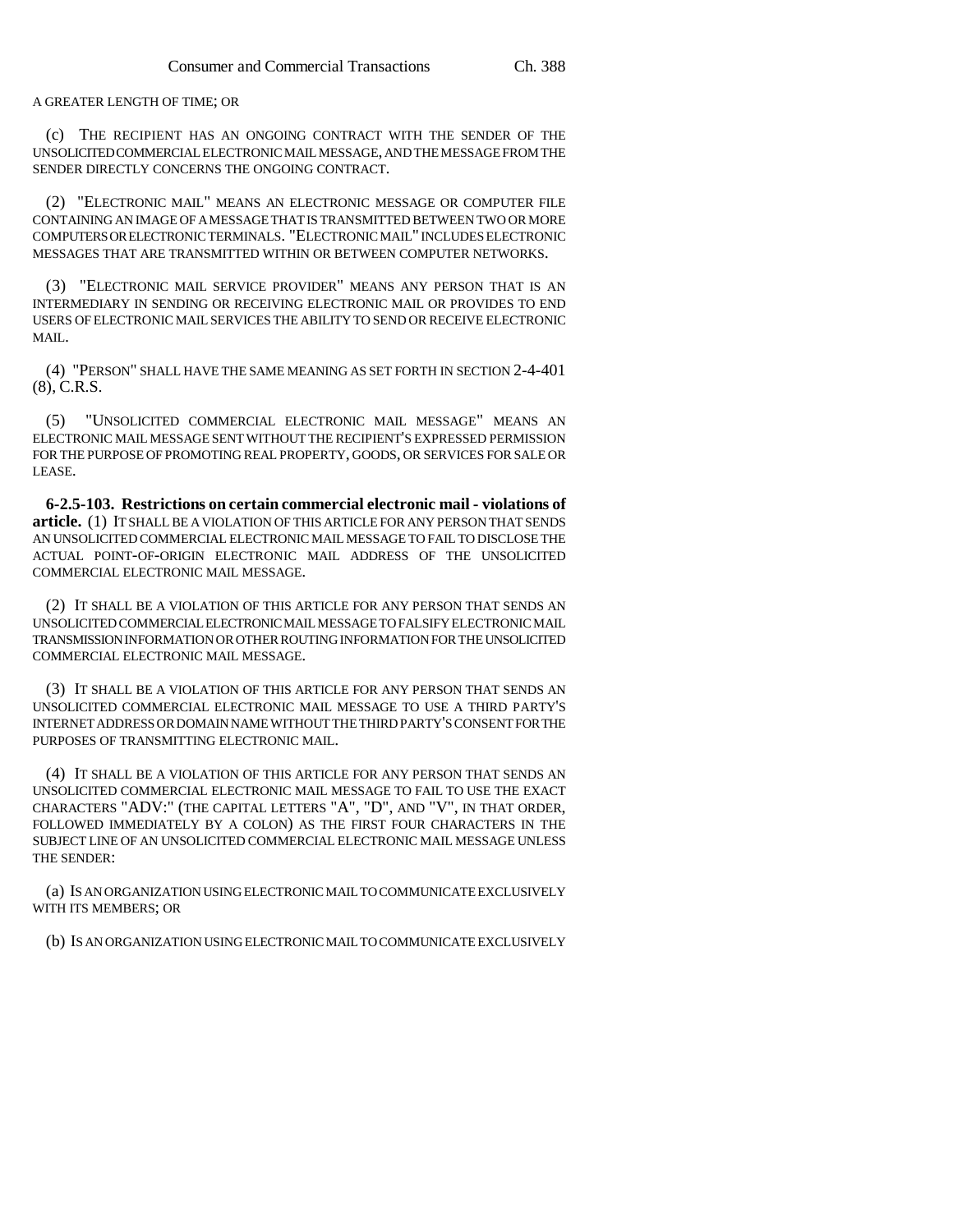WITH ITS EMPLOYEES OR CONTRACTORS, OR BOTH; OR

(c) HAS A CURRENT OR PRIOR BUSINESS RELATIONSHIP WITH THE RECIPIENT, AS DEFINED IN SECTION 6-2.5-102 (1).

(5) IT SHALL BE A VIOLATION OF THIS ARTICLE FOR ANY PERSON THAT SENDS AN UNSOLICITED COMMERCIAL ELECTRONIC MAIL MESSAGE TO FAIL TO PROVIDE A MECHANISM ALLOWING RECIPIENTS TO EASILY AND AT NO COST REMOVE THEMSELVES FROM THE SENDER'S ELECTRONIC MAIL ADDRESS LISTS SO THAT THEY ARE NOT INCLUDED IN FUTURE MAILINGS. IT SHALL ALSO BE A VIOLATION OF THIS ARTICLE TO SEND UNSOLICITED COMMERCIAL ELECTRONIC MAIL MESSAGES TO ANY PERSON THAT HAS REQUESTED UNDER THIS SUBSECTION (5) TO BE REMOVED FROM THE SENDER'S ELECTRONIC MAIL LISTS OR TO PROVIDE THE ELECTRONIC MAIL ADDRESS OF ANY SUCH PERSON TO ANY THIRD PARTY, WHETHER OR NOT SUCH THIRD PARTY IS PART OF THE SENDER'S BUSINESS ORGANIZATION. HOWEVER, ELECTRONIC MAIL ADDRESSES MAY BE PROVIDED TO ANY SUCH PERSON OR TO ANY THIRD PARTY FOR THE SOLE PURPOSE OF INCLUSION IN DO-NOT-EMAIL LISTS.

**6-2.5-104. Enforcement - civil right of action for damages - civil penalty.** (1) IN THE CASE OF ANY VIOLATION OF THIS ARTICLE, THE FOLLOWING ENTITIES MAY EACH SEPARATELY FILE A CIVIL ACTION IN A COURT OF COMPETENT JURISDICTION AND MAY EACH, UPON PROOF OF SUCH VIOLATION, RECOVER SUCH SUMS AS ARE ALLOWED UNDER THIS SECTION:

(a) THE PERSON RECEIVING AN UNSOLICITED COMMERCIAL ELECTRONIC MAIL MESSAGE;

(b) ANY ELECTRONIC MAIL SERVICE PROVIDER WHOSE NETWORK OR FACILITIES WERE USED IN THE TRANSMISSION OR ATTEMPTED TRANSMISSION OF AN UNSOLICITED COMMERCIAL ELECTRONIC MAIL MESSAGE.

(2) (a) IN ANY SUCH ACTION, THE PREVAILING PARTY OTHER THAN THE ORIGINATOR OF THE UNSOLICITED COMMERCIAL ELECTRONIC MAIL MESSAGE SHALL BE ENTITLED TO ACTUAL DAMAGES. UPON A SHOWING THAT THE SENDER OF AN UNSOLICITED COMMERCIAL ELECTRONIC MAIL MESSAGE VIOLATED ANY PROVISION OF THIS ARTICLE, WHETHER OR NOT THE VIOLATION RESULTED IN A FINANCIAL LOSS OR INJURY, THE PREVAILING PARTY OTHER THAN THE ORIGINATOR OF THE UNSOLICITED COMMERCIAL ELECTRONIC MAIL MESSAGE MAY RECOVER ATTORNEY FEES AND COSTS.

(b) IN ANY SUCH ACTION, THE PREVAILING PARTY OTHER THAN THE ORIGINATOR OF THE UNSOLICITED COMMERCIAL ELECTRONIC MAIL MESSAGE IS ALSO ENTITLED TO RECOVER AS PART OF THE JUDGMENT A CIVIL PENALTY IN THE AMOUNT OF TEN DOLLARS FOR EACH UNSOLICITED COMMERCIAL ELECTRONIC MAIL MESSAGE TRANSMITTED IN VIOLATION OF THIS ARTICLE.

(3) THE REMEDIES, DUTIES, PROHIBITIONS, AND PENALTIES OF THIS SECTION ARE NOT EXCLUSIVE AND ARE IN ADDITION TO ALL OTHER CAUSES OF ACTION, REMEDIES, AND PENALTIES PROVIDED BY LAW.

(4) AT THE REQUEST OF ANY PARTY TO AN ACTION BROUGHT PURSUANT TO THIS SECTION, THE COURT MAY, IN ITS DISCRETION, CONDUCT ALL LEGAL PROCEEDINGS IN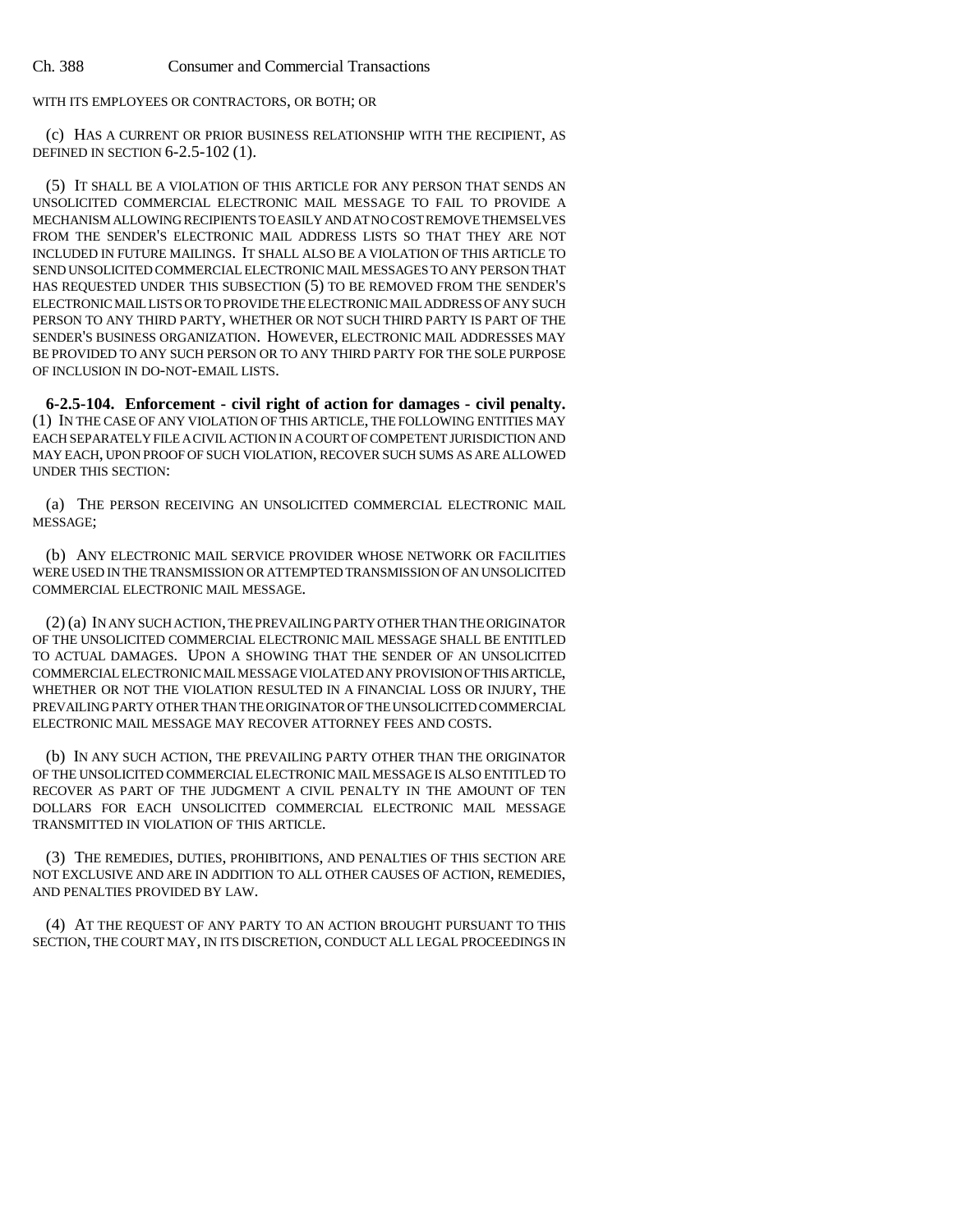SUCH A WAY AS TO PROTECT THE SECRECY AND SECURITY OF ANY COMPUTER, COMPUTER NETWORK, COMPUTER DATA, OR COMPUTER SOFTWARE INVOLVED IN ORDER TO PREVENT POSSIBLE RECURRENCE OF THE SAME OR SIMILAR CONDUCT BY ANOTHER PERSON AND TO PROTECT THE TRADE SECRETS OF ANY PARTY.

(5) ELECTRONIC MAIL SERVICE PROVIDERS THAT ADOPT AND IMPLEMENT TERMS, CONDITIONS, OR TECHNICAL MEASURES WITH THE INTENT TO PREVENT OR PROHIBIT THE ORIGINATION OR TRANSMISSION OF UNSOLICITED COMMERCIAL ELECTRONIC MAIL MESSAGES IN VIOLATION OF THIS ARTICLE SHALL BE IMMUNE FROM CIVIL LIABILITY FOR ANY SUCH ACTIONS, AND NO PROVISION OF THIS ARTICLE SHALL BE CONSTRUED TO CREATE ANY LIABILITY FOR SUCH ACTIONS.

(6) NO ELECTRONIC MAIL SERVICE PROVIDER SHALL BE LIABLE FOR THE MERE TRANSMISSION OF UNSOLICITED COMMERCIAL ELECTRONIC MAIL MESSAGES OVER THE PROVIDER'S COMPUTER NETWORK OR FACILITIES.

(7) THE PROVISIONS OF THIS ARTICLE SHALL NOT BE CONSTRUED TO REQUIRE ANY ELECTRONIC MAIL SERVICE PROVIDER TO CARRY OR DELIVER ANY ELECTRONIC MAIL MERELY BECAUSE A SENDER COMPLIES WITH THE PROVISIONS OF THIS ARTICLE.

**6-2.5-105. Scope of article.** THIS ARTICLE SHALL APPLY WHEN AN UNSOLICITED COMMERCIAL ELECTRONIC MAIL MESSAGE IS SENT TO A COLORADO RESIDENT VIA AN ELECTRONIC MAIL SERVICE PROVIDER'S SERVICE OR LEASED OR OWNED EQUIPMENT LOCATED IN THIS STATE.

**SECTION 2.** 13-6-105 (1) (f), Colorado Revised Statutes, is amended to read:

**13-6-105. Specific limits on civil jurisdiction.** (1) The county court shall have no civil jurisdiction except that specifically conferred upon it by law. In particular, it shall have no jurisdiction over the following matters:

(f) Original proceedings for the issuance of injunctions, except as provided in section 13-6-104 (5), except as required to enforce restrictive covenants on residential property AND TO ENFORCE THE PROVISIONS OF ARTICLE 2.5 OF TITLE 6, C.R.S., and except as otherwise specifically authorized in this article or, if there is no authorization, by rule of the Colorado supreme court.

**SECTION 3.** 13-6-403 (2) (h), Colorado Revised Statutes, is amended to read:

**13-6-403. Jurisdiction of small claims court - limitations.** (2) The small claims court shall have no jurisdiction except that specifically conferred upon it by law. In particular, it shall have no jurisdiction over the following matters:

(h) Actions involving injunctive relief, except as required to enforce restrictive covenants on residential property AND TO ENFORCE THE PROVISIONS OF ARTICLE 2.5 OF TITLE 6, C.R.S.;